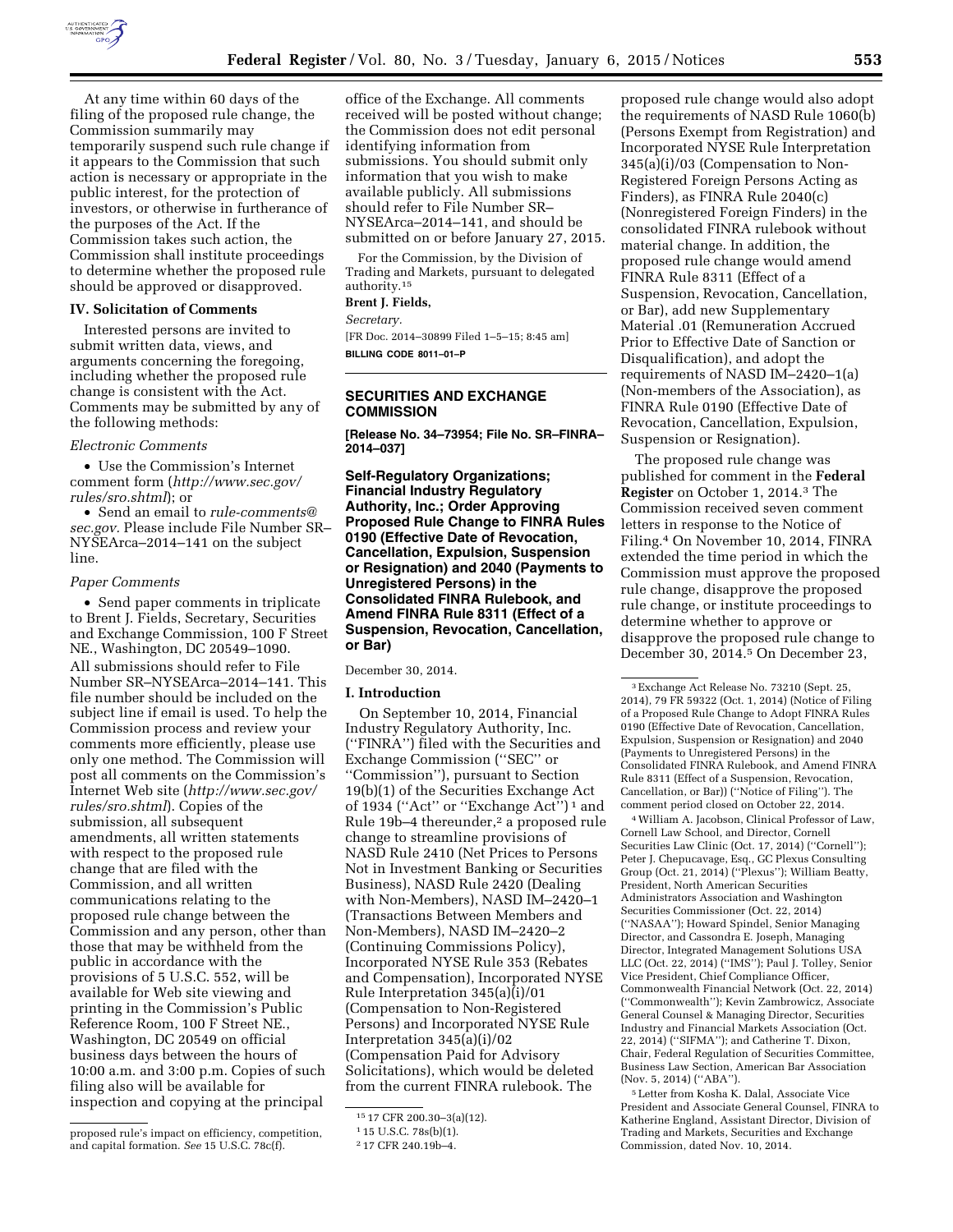2014, FINRA filed a letter responding to these comments.6

This order approves the proposed rule change.

## **II. Description of the Proposed Rule**

As part of the process of developing a new consolidated rulebook (''Consolidated FINRA Rulebook''),7 FINRA is proposing to adopt FINRA Rule 2040 (Payments to Unregistered Persons) regarding the payment of transaction-based compensation by members to unregistered persons, and Supplementary Material .01 (Reasonable Support for Determination of Compliance with Section 15(a) of the Exchange Act). The proposed rule change would streamline provisions of NASD Rule 2410 (Net Prices to Persons Not in Investment Banking or Securities Business), NASD Rule 2420 (Dealing with Non-Members), NASD IM–2420–1 (Transactions Between Members and Non-Members), NASD IM–2420–2 (Continuing Commissions Policy), NYSE Rule 353 (Rebates and Compensation), NYSE Rule Interpretation 345(a)(i)/01 (Compensation to Non-Registered Persons) and NYSE Rule Interpretation 345(a)(i)/02 (Compensation Paid for Advisory Solicitations), which would be deleted from the current FINRA rulebook. The proposed rule change also would adopt the requirements of NASD Rule 1060(b) (Persons Exempt from Registration) and NYSE Rule Interpretation 345(a)(i)/03 (Compensation to Non-Registered Foreign Persons Acting as Finders), as FINRA Rule 2040(c) (Nonregistered Foreign Finders) in the Consolidated FINRA Rulebook without material change. In addition, the proposed rule change would amend FINRA Rule 8311 (Effect of a Suspension, Revocation, Cancellation, or Bar), add new Supplementary Material .01 (Remuneration Accrued Prior to Effective Date of Sanction or Disqualification), and adopt the

requirements of NASD IM–2420–1(a) (Non-members of the Association), as FINRA Rule 0190 (Effective Date of Revocation, Cancellation, Expulsion, Suspension or Resignation).

#### *A. Background*

NASD Rule 1060(b) (Persons Exempt from Registration), NASD Rule 2410 (Net Prices to Persons Not in Investment Banking or Securities Business), NASD Rule 2420 (Dealing with Non-Members), NASD IM–2420–1 (Transactions Between Members and Non-Members), and NASD IM–2420–2 (Continuing Commissions Policy) (collectively, the ''NASD Non-Member Rules'') govern payments by members to unregistered persons. The NASD Non-Member Rules (other than NASD Rule 1060(b)) were developed in an era when a registered broker-dealer could engage in an overthe-counter securities business and elect not to be a member of a registered securities association.<sup>8</sup> An original purpose of the NASD Non-Member Rules was to encourage non-members to become members by generally prohibiting members from providing commissions or discounts/concessions to non-members.9 Since the adoption of the NASD Non-Member Rules, the laws governing broker-dealers have changed, and today virtually all broker-dealers doing business with the public are FINRA members.10

9Section 15A(e)(1) of the Exchange Act states that ''[t]he rules of a registered securities association may provide that no member thereof shall deal with any nonmember professional (as defined in paragraph (2) of this subsection) except at the same prices, for the same commissions or fees, and on the same terms and conditions as are by such member accorded to the general public.'' Section 15A(e)(2) of the Exchange Act defines ''nonmember professional'' as ''(A) with respect to transactions in securities other than municipal securities, any registered broker or dealer who is not a member of a registered securities association, except such a broker or dealer who deals exclusively in commercial paper, bankers' acceptances, and commercial bills, and (B) with respect to transactions in municipal securities, any municipal securities dealer (other than a bank or division or department of a bank) who is not a member of any registered securities association and any municipal securities broker who is not a member of any such association.'' The legislative reports from Congress on this provision state that exclusion from membership would in effect be a form of economic sanction on such non-members. *See* S. Rep. No. 1455 and H. R. Rep. No 2307, 75th Cong., 3rd Sess. (1938).

10Section 15(b)(8) of the Exchange Act provides that ''[i]t shall be unlawful for any registered broker or dealer to effect any transaction in, or induce or attempt to induce the purchase or sale of, any security (other than commercial paper, bankers'

As a result, FINRA generally has interpreted the provisions of the NASD Non-Member Rules, through interpretive letters and other guidance, to prohibit the payment of commissions or fees derived from a securities transaction to any non-member that may be acting as an unregistered brokerdealer. Section 15(a)(1) of the Exchange Act generally requires any broker-dealer effecting transactions in securities to be registered with the SEC. FINRA has refrained from providing interpretive guidance on whether a person is acting as an unregistered broker-dealer, as the authority to interpret Section 15(a) of the Exchange Act rests with the SEC. Registration as a broker-dealer provides a framework of rules to regulate the conduct of persons who receive transaction-based compensation, the receipt of which can create potential incentives for abusive sales practices. SEC guidance states that receipt of securities transaction-based compensation is an indication that a person is engaged in the securities business and that such person generally should be registered as a broker-dealer.

#### *B. Proposed FINRA Rule 2040*

FINRA is proposing to adopt new FINRA Rule 2040 (Payments to Unregistered Persons), which eliminates the current NASD Non-Member Rules and related NYSE Non-Member Rules (discussed further below) and replaces them with a more straightforward rule. The proposed rule expressly aligns with Section 15(a) of the Exchange Act and its related guidance to determine whether registration as a broker-dealer is required for certain persons to receive transaction-related compensation. As further discussed in Item II.C. below, the proposed rule change was published for comment in *Regulatory Notice* 09– 69.11 FINRA received seven comment letters. A significant number of the commenters expressed concern regarding the potential regulatory burden of obtaining SEC no-action letters to determine whether particular activities would require registration of persons as broker-dealers under Section 15(a) of the Exchange Act, and the proposed deletion of NASD Rule 1060(b) and NYSE Rule Interpretation 345(a)(i)/03 relating to payments to foreign finders. In an effort to respond to these concerns, FINRA is proposing to adopt Supplementary Material .01

<sup>6</sup>Letter from Kosha K. Dalal, Associate Vice President and Associate General Counsel, FINRA to Brent J. Fields, Secretary, Securities and Exchange Commission, dated Dec. 23, 2014 (''FINRA Response'').

<sup>7</sup>The current FINRA rulebook consists of (1) FINRA Rules; (2) NASD Rules; and (3) rules incorporated from NYSE (''Incorporated NYSE Rules''). While the NASD Rules generally apply to all FINRA members, the Incorporated NYSE Rules apply only to those members of FINRA that are also members of the NYSE (''Dual Members''). The FINRA Rules apply to all FINRA members, unless such rules have a more limited application by their terms. For more information about the rulebook consolidation process, *see Information Notice,*  March 12, 2008 (Rulebook Consolidation Process). For convenience, the Incorporated NYSE Rules are referred to as the NYSE Rules.

<sup>8</sup>*See* Maloney Act of 1938, Pub. L. 75–719, 52 Stat. 1070, which added Section 15A of the Exchange Act to provide for the establishment of national securities associations with authority, subject to SEC review, to supervise the over-thecounter securities market and promulgate rules governing voluntary membership of broker-dealers.

acceptances, or commercial bills), unless such broker or dealer is a member of a securities association registered pursuant to Section 15A of this title or effects transactions in securities solely on a national securities exchange of which it is a member.

<sup>11</sup>*See Regulatory Notice* 09–69 (December 2009).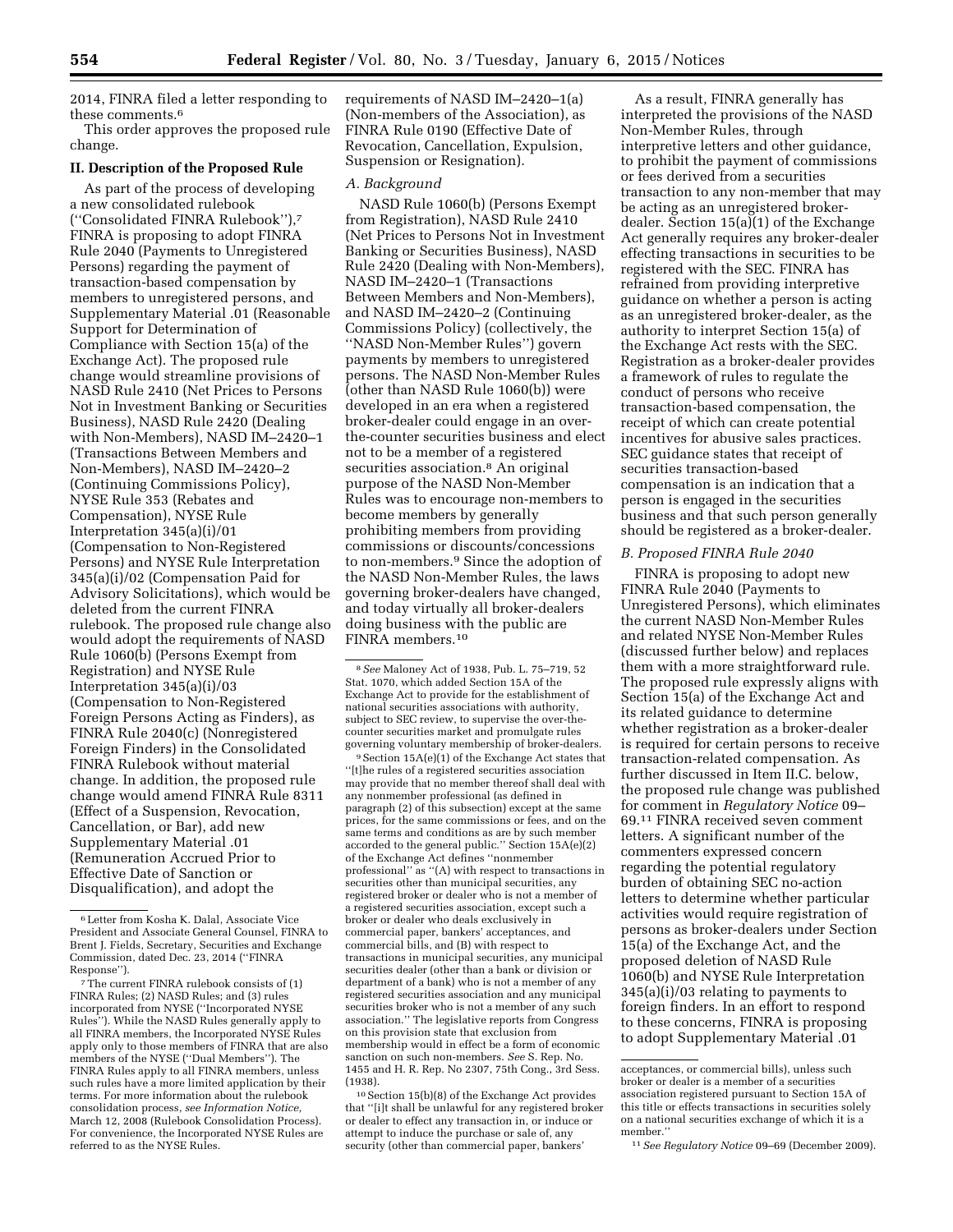(Reasonable Support for Determination of Compliance with Section 15(a) of the Exchange Act) to proposed FINRA Rule 2040 to provide guidance to members regarding the manner in which they can reasonably support a determination that an unregistered person is not required to be registered under Section 15(a) of the Exchange Act by reason of receiving payments from the member and the activities related thereto. FINRA is also proposing to retain NASD Rule 1060(b) and NYSE Rule Interpretation 345(a)(i)/ 03 relating to foreign finders as proposed FINRA Rule 2040(c). The proposed rule sets forth the following requirements:

• *Payments to Unregistered Persons*  FINRA is proposing to adopt new FINRA Rule 2040(a), which prohibits members or associated persons from, directly or indirectly, paying any compensation, fees, concessions, discounts, commissions or other allowances to:

(1) Any person that is not registered as a broker-dealer under Section 15(a) of the Exchange Act but, by reason of receipt of any such payments and the activities related thereto, is required to be so registered under applicable federal securities laws and Exchange Act rules and regulations; or

(2) any appropriately registered associated person, unless such payment complies with all applicable federal securities laws, FINRA rules and Exchange Act rules and regulations.

The proposed change would make the rule consistent with FINRA staff interpretations under NASD Rule 2420 and SEC rules and regulations under Section 15(a) of the Exchange Act.<sup>12</sup> Under the proposal, persons would look to SEC rules and regulations to determine whether the activities in question require registration as a brokerdealer under Section 15(a) of the Exchange Act. Persons may also rely on related published guidance issued by the SEC or its staff in the form of releases, no-action letters or interpretations. The proposal would align the rule with SEC staff guidance that states that receipt of securities transaction-based compensation is an indication that a person is engaged in the securities business and that such person generally should be registered as

a broker-dealer. The proposed change also prohibits payments to appropriately registered associated persons unless such payments comply with applicable federal securities laws, FINRA rules and Exchange Act rules and regulations.

FINRA is proposing to adopt Supplementary Material .01 (Reasonable Support for Determination of Compliance with Section 15(a) of the Exchange Act) to proposed FINRA Rule 2040 to provide guidance to members. In applying the proposed rule, FINRA will expect members to determine that their proposed activities would not require the recipient of the payments to register as a broker-dealer and to reasonably support such determination. Members that are uncertain as to whether an unregistered person may be required to be registered under Section 15(a) of the Exchange Act by reason of receiving payments from the member and the activities related thereto can derive support for their determination by, among other things, (1) reasonably relying on previously published releases, no-action letters or interpretations from the Commission or Commission staff that apply to their facts and circumstances; (2) seeking a no-action letter from the Commission staff; or (3) obtaining a legal opinion from independent, reputable U.S. licensed counsel knowledgeable in the area. The member's determination must be reasonable under the circumstances and should be reviewed periodically if payments to the unregistered person are ongoing in nature. In addition, a member must maintain books and records that reflect the member's determination.

• *Retiring Representatives*  FINRA is also proposing to adopt new FINRA Rule 2040(b), which codifies existing FINRA staff guidance on the payment by members of continuing commissions to retiring registered representatives.13 The proposal permits members to pay continuing commissions to retiring registered representatives of the member, after they cease to be associated with the member, that are derived from accounts held for continuing customers of the retiring registered representative regardless of whether customer funds or securities are added to the accounts during the period of retirement,

provided that: (1) A bona fide contract between the member and the retiring registered representative providing for the payments was entered into in good faith while the person was a registered representative of the member and such contract, among other things, prohibits the retiring registered representative from soliciting new business, opening new accounts or servicing the accounts generating the continuing commission payments; and (2) the arrangement complies with applicable federal securities laws and SEA rules and regulations.

The proposal defines the term ''retiring registered representative'' to mean an individual who retires from a member (including as a result of a total disability) and leaves the securities industry.14 In the case of death of the retiring registered representative, the retiring registered representative's beneficiary designated in the written contract or the retiring registered representative's estate if no beneficiary is so designated may be the beneficiary of the respective member's agreement with the deceased representative.

FINRA believes this proposal is consistent with staff guidance on the payment of compensation to retiring representatives.15

• *Nonregistered Foreign Finders*  In light of comments raised in response to *Regulatory Notice* 09–69, FINRA is proposing to transfer NASD Rule 1060(b) (Persons Exempt from Registration) and NYSE Rule Interpretation 345(a)(i)/03 (Compensation to Non-Registered Foreign Persons Acting as Finders) with minor technical changes into the Consolidated FINRA Rulebook as FINRA Rule  $2040(c)$ .<sup>16</sup> As approved by the SEC in 1993 and 1995, respectively, NYSE Rule Interpretation 345(a)(i)/03 and NASD Rule 1060(b) are largely

<sup>12</sup>*See* FINRA Interpretative Letters issued under NASD Rule 2420: Letter to Richard Schultz, Triad Securities Corp., dated December 28, 2007; Letter to Jonathan K. Lagemann, Esq., Law Offices of Jonathan Kord Lagemann, dated June 27, 2001; Letter to Jay Adams Knight, Esq., Musick, Peeler & Garrett LLP, dated March 8, 2001; and Letter to Michael R. Miller, Esq., Kunkel Miller & Hament, dated May 31, 2000 (available at *[http://](http://www.finra.org/Industry/Regulation/Guidance/InterpretiveLetters/ConductRules/index.htm) [www.finra.org/Industry/Regulation/Guidance/](http://www.finra.org/Industry/Regulation/Guidance/InterpretiveLetters/ConductRules/index.htm)  [InterpretiveLetters/ConductRules/index.htm](http://www.finra.org/Industry/Regulation/Guidance/InterpretiveLetters/ConductRules/index.htm)*).

<sup>13</sup>*See* FINRA Interpretative Letters issued under NASD IM–2420–2: Letter to Name Not Public, dated November 27, 2012; Letter to Ted A. Troutman, Esquire, Muir & Troutman, dated February 4, 2002; Letter to Joe Tully, Commonwealth Financial Network, dated August 9, 2001; and Letter to Peter D. Koffer, Esq, Twenty-First Securities Corporation, dated January 21, 2000 (available at *[http://](http://www.finra.org/Industry/Regulation/Guidance/InterpretiveLetters/ConductRules/index.htm)  [www.finra.org/Industry/Regulation/Guidance/](http://www.finra.org/Industry/Regulation/Guidance/InterpretiveLetters/ConductRules/index.htm)  [InterpretiveLetters/ConductRules/index.htm](http://www.finra.org/Industry/Regulation/Guidance/InterpretiveLetters/ConductRules/index.htm)*).

<sup>14</sup>*See* SEC No-Action Letter to the Securities Industry and Financial Markets Association, 2008 SEC No-Act. LEXIS 695, November 20, 2008. The letter provides that ''[t]he retiring representative must sever association with the Firm and with any municipal securities dealer, government securities dealer, investment adviser or investment company affiliates (except as may be required to maintain any licenses or registrations required by any state) and, is not permitted to be associated with any other broker, dealer, municipal securities dealer, government securities dealer, investment adviser or investment company, during the term of his or her agreement. The retiring representative also may not be associated with any bank, insurance company or insurance agency (affiliated with the Firm or otherwise) during the term of his or her agreement if the retiring representative's activities relate to effecting transactions in securities.'' *See also* SEC No-Action Letter to Amy Lee, Chief Compliance Officer, Co-CEO, Packerland Brokerage Services, 2013 SEC No-Act. LEXIS 237, March 18, 2013.

<sup>15</sup>*See supra* note 14.

<sup>16</sup>*See supra* note 11.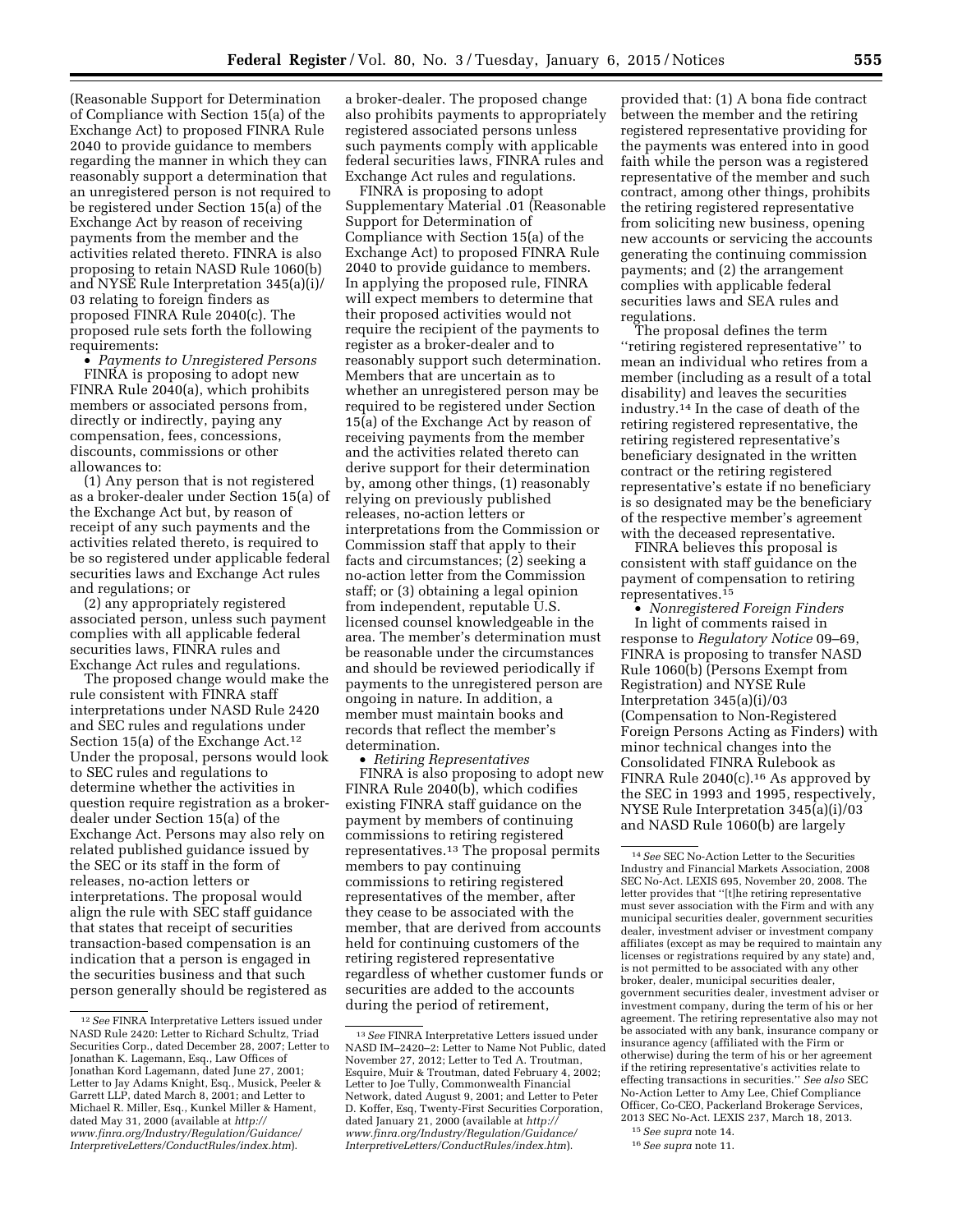identical provisions and provide that members and persons associated with a member may pay transaction-related compensation to nonregistered foreign finders, based upon the business of customers such persons direct to members, subject to identified conditions. FINRA is proposing nonsubstantive, technical changes to the proposed rule text to make it easier to read. Specifically, proposed FINRA Rule 2040(c) would provide that a member may pay to a nonregistered foreign finder (the ''finder'') transaction-related compensation based upon the business of customers the finder directs to the member if the following conditions are met (''foreign finders exception''):

(1) The member has assured itself that the finder who will receive the compensation is not required to register in the United States as a broker-dealer nor is subject to a disqualification as defined in Article III, Section 4 of FINRA's By-Laws, and has further assured itself that the compensation arrangement does not violate applicable foreign law;

(2) The finder is a foreign national (not a U.S. citizen) or foreign entity domiciled abroad;

(3) the customers are foreign nationals (not U.S. citizens) or foreign entities domiciled abroad transacting business in either foreign or U.S. securities;

(4) customers receive a descriptive document, similar to that required by Rule 206(4)–3(b) of the Investment Advisers Act of 1940 (''Investment Advisers Act''), that discloses what compensation is being paid to finders;

(5) customers provide written acknowledgment to the member of the existence of the compensation arrangement and such acknowledgment is retained and made available for inspection by FINRA;

(6) records reflecting payments to finders are maintained on the member's books, and actual agreements between the member and the finder are available for inspection by FINRA; and

(7) the confirmation of each transaction indicates that a referral or finders fee is being paid pursuant to an agreement.

The rule provides that if all the conditions set forth in the rule are satisfied, members can pay transactionrelated compensation to nonregistered foreign finders based on the business of non-U.S. customers that finders refer to members. Specifically, the rule permits compensation to ''be made on an ongoing basis and tied to such variables as the level of business generated or assets under control, notwithstanding the fact that the foreign finders' sole involvement would be the initial

referral to a member.'' 17 The SEC Foreign Finders Approval Order states that ''[t]he provision was intended to give members the opportunity to enhance their competitive position in foreign countries where new accounts are frequently opened on a referral basis with ongoing compensation for such referral.'' 18

Proposed FINRA Rule 2040(c) would have the same scope as the current rule and continue to allow ongoing transaction-based payments to nonregistered foreign finders under the limited circumstances set forth in the current rule. As in the current rule, ''[w]hile the foreign finders' *sole involvement* would be the initial referral to a member or member organization [of non-U.S. customers to the firm], compensation could be made on an ongoing basis and tied to such variables as the level of business generated or assets under control. All accounts referred by such foreign finders would be carried on the books of the member.'' 19 Similar to NASD Rule 1060(b), any activities beyond the initial referral of non-U.S. customers and payment of transaction-based compensation for any such activities would not be within the permissible scope of the foreign finders exception as set forth in proposed FINRA Rule 2040(c). Based solely on its activities in compliance with proposed FINRA Rule 2040(c), the foreign finder would not be considered an associated person of the member. However, unless otherwise permitted by the federal securities laws or FINRA rules, a person who receives commissions or other transaction-based compensation in connection with securities transactions generally has to be a registered broker-dealer or an appropriately registered associated person of a broker-dealer who is supervised by a broker-dealer. Members that engage foreign finders would be required to have reasonable procedures that appropriately address the limited scope of activities permissible under such arrangements.<sup>20</sup>

19*See* Securities Exchange Act Release No. 34941 (November 4, 1994), 59 FR 56102 (November 10, 1994) (Notice of Filing of File No. SR–NASD–94– 51). *See also* SEC Approval Order of NYSE Rule 345 Interpretation.

20*See* SEC Foreign Finders Approval Order. FINRA notes that the scope of permissible activities

# *C. Amendments to FINRA Rule 8311*

#### • *FINRA Rule 8311*

FINRA is proposing amendments to FINRA Rule 8311 to eliminate duplicative provisions in NASD IM– 2420–2 and to clarify the scope of the rule on payments by members to persons subject to suspension, revocation, cancellation, bar (each a ''sanction'') or other disqualification. The proposed rule provides that if a person is subject to a sanction or other disqualification, a member may not allow such person to be associated with it in any capacity that is inconsistent with the sanction imposed or disqualified status, including a clerical or ministerial capacity. The proposed rule further provides that a member may not pay or credit to any person subject to a sanction or disqualification, during the period of the sanction or disqualification or any period thereafter, any salary, commission, profit, or any other remuneration that the person might accrue, not just earn, during the period of the sanction or disqualification. However, a member may make payments or credits to a person subject to a sanction that are consistent with the scope of activities permitted under the sanction where the sanction solely limits an associated person from conducting specified activities (such as a suspension from acting in a principal capacity) or to a disqualified person that has been approved (or is otherwise permitted pursuant to FINRA rules and the federal securities laws) to associate with a member.

Specifically, the proposal clarifies that:

(1) Other disqualifications, not just suspensions, revocations, cancellations or bars, are subject to the rule (and the rule is not limited to orders issued by FINRA or the SEC);

(2) a member may not allow a person subject to a sanction or disqualification to ''be'' associated with such member in any capacity that is inconsistent with the sanction imposed or disqualified status, including a clerical or ministerial capacity, not simply ''remain'' associated as provided in the current rule;

(3) a member may not pay any remuneration to a person subject to a sanction or disqualification, not just payments that result directly or indirectly from any securities transaction; and

<sup>17</sup>*See* Securities Exchange Act Release No. 32431 (June 8, 1993), 58 FR 33128 (June 15, 1993) (Order Approving File No. SR–NYSE–92–33 Relating to an Interpretation to NYSE Rule 345 (Employees— Registration, Approval, Records)) (''SEC Approval Order of NYSE Rule 345 Interpretation''). *See also*  Securities Exchange Act Release No. 35361 (February 13, 1995), 60 FR 9417 (February 17, 1995) (Order Approving File No. SR–NASD–94–51) (''SEC Foreign Finders Approval Order'').

<sup>18</sup>*See supra* note 13.

and associated regulatory requirements differ between foreign finders and foreign associates, who are registered persons of the member. *See also*  NASD Rule 1100 (Foreign Associates).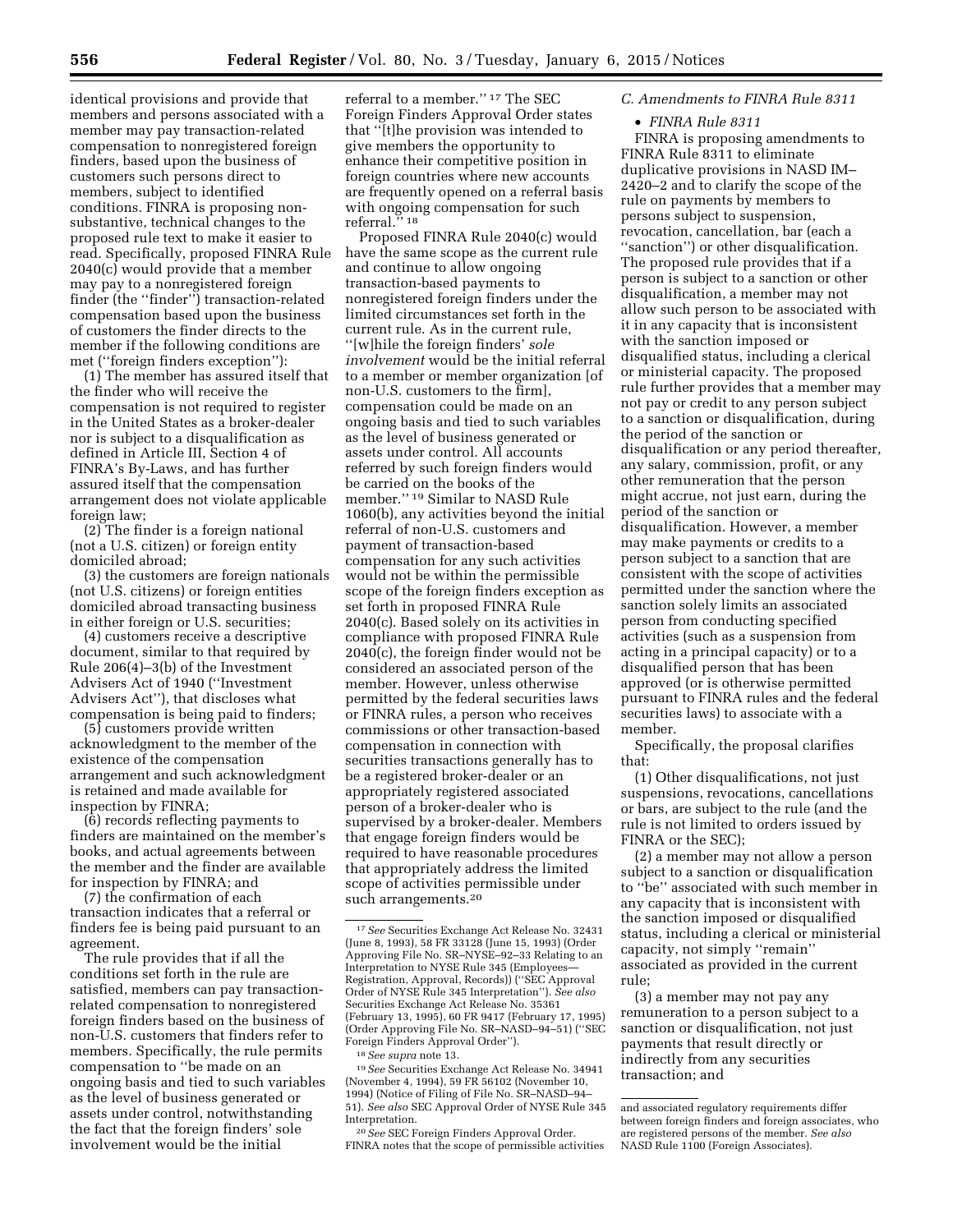(4) the rule applies to any salary, commission, profit or remuneration that the associated person might ''accrue,'' not just ''earn'' during the period of a sanction or disqualification, not just suspension.

FINRA is also proposing to add a new paragraph to the rule that would expressly permit a member to pay to any person subject to a sanction or disqualification any remuneration pursuant to an insurance or medical plan, indemnity agreement relating to legal fees, or as required by an arbitration award or court judgment. FINRA believes that these exceptions strike the correct balance by permitting certain key payments.

• *Proposed Supplementary Material .01* 

In addition, FINRA is proposing to add new Supplementary Material .01 (Remuneration Accrued Prior to Effective Date of Sanction or Disqualification) that relates to commissions accrued by a person prior to the effective date of a sanction or disqualification. The proposed supplementary material would permit a member to pay a person that is subject to a sanction or disqualification remuneration that the member can evidence accrued to the person prior to the effective date of the sanction or disqualification. However, a member may not pay any remuneration that accrued to the person that relates to or results from the activity giving rise to the sanction or disqualification, and any such payment or credit must comply with applicable federal securities laws. FINRA believes that adopting this new provision is necessary to address questions by the industry on a member's ability to pay commissions and other remuneration that was accrued by the person prior to a sanction or disqualification going into effect. FINRA also believes the supplementary material, together with the proposed amendments discussed above, clarify that a member may not pay trail commissions to a person that may accrue during the period of the sanction or disqualification; rather, the member can only make such payments where the member can evidence that they accrued to the person prior to the effective date of the sanction or disqualification.

# *D. Adoption of New General Standard— FINRA Rule 0190*

In addition, FINRA is proposing to adopt a new general standard, proposed FINRA Rule 0190 (Effective Date of Revocation, Cancellation, Expulsion, Suspension or Resignation), that is based largely on provisions of NASD IM–2420–1(a) and would provide that a

member will be treated as a nonmember of FINRA from the effective date of any order or notice from FINRA or the SEC issuing a revocation, cancellation, expulsion or suspension of its membership. In the case of suspension, a member will be automatically reinstated to membership in FINRA at the termination of the suspension period.

#### *E. NASD and NYSE Rules To Be Deleted*

FINRA proposes to eliminate the following NASD and NYSE Rules and related interpretations because FINRA believes that proposed FINRA Rule 2040 simplifies and clarifies the meaning of such rules consistent with Section 15(a) of the Exchange Act. Specifically, NASD Rule 2410, NASD Rule 2420, NASD IM– 2420–1, NASD IM–2420–2, NYSE Rule 353, NYSE Rule Interpretation 345(a)(i)/ 01 and NYSE Rule Interpretation 345(a)(i)/02 will be consolidated into proposed FINRA Rule 2040, providing members with one concise rule that outlines the applicable requirements for payments to non-members. • *NASD Rule 2410* 

NASD Rule 2410 (Net Prices to Persons Not in Investment Banking and Securities Business) prohibits payments or concessions by members to ''any person not actually engaged in the investment banking or securities business.''

• *NASD Rule 2420* 

NASD Rule 2420 (Dealing with Non-Members) generally prohibits members from dealing with, or making payments to, non-member broker-dealers, except at the same prices, fees or concessions offered to the general public. NASD Rule 2420(b) specifically prohibits members from joining any non-member broker-dealer syndicate or group in connection with the sale of securities. NASD Rule 2420(c) provides that members may pay concessions and fees to a non-member broker or dealer in a foreign country who is not eligible for membership, provided the member obtains an agreement from such foreign broker or dealer in making sales of securities within the United States that such foreign broker or dealer will act in accordance with the general requirements of the rule to prohibit the payment of concessions or discounts to non-members that are not allowed to the general public. NASD Rule 2420(d) provides restrictions on payments by or to persons that have been suspended or expelled.

• *NASD IM–2420–1* 

NASD IM–2420–1 (Transactions between Members and Non-Members) provides certain exemptions from the general prohibition on arrangements

with non-members set forth in NASD Rule 2420. For example, the rule provides exemptions for arrangements with certain non-members relating to transactions in ''exempted securities,'' or transactions on a national securities exchange. The rule further clarifies that a firm that is suspended or expelled from FINRA membership, or whose registration is revoked by the SEC, is to be considered a non-member for purposes of the rule.

• *NASD IM–2420–2* 

NASD IM–2420–2 (Continuing Commissions Policy) allows members to pay continuing commissions to former registered representatives after they cease to be employed by a member, if, among other things, a bona fide contract between the member and the registered representative calling for the payments was entered into in good faith while the person was a registered representative of the employing member. The rule states that such contracts cannot permit the solicitation of new business or the opening of new accounts by persons who are not registered, and must conform with all applicable laws and regulations. The rule also provides that NASD Rule 2830(c) (Investment Company Securities, Conditions for Discounts to Dealers) should not be interpreted to require a sales agreement for a dealer to receive commissions on direct payments by clients or automatic dividend reinvestments. The rule further contains a prohibition on the payment of any kind by a member to any person who is not eligible for FINRA membership or eligible to be associated with a member because of any disqualification, such as revocation, expulsion or suspension that is still in effect. The rule recognizes the validity of contracts entered into in good faith to allow retired representatives to receive continuing compensation on their accounts or to designate a widow or other beneficiary; however, the rule states that members are not required to enter into such contracts and FINRA will not specify the terms of such contracts.

• *NYSE Rule 353* 

NYSE Rule 353 (Rebates and Compensation) prohibits a member, principal executive, registered representative or officer from, directly or indirectly, rebating to any person any part of the compensation he receives from the solicitation of orders for the purchase or sale of securities or other similar instruments for the accounts of customers of the member, or pay such compensation, or any part thereof, as a bonus, commission, fee or other consideration for business sought or procured for him or for any other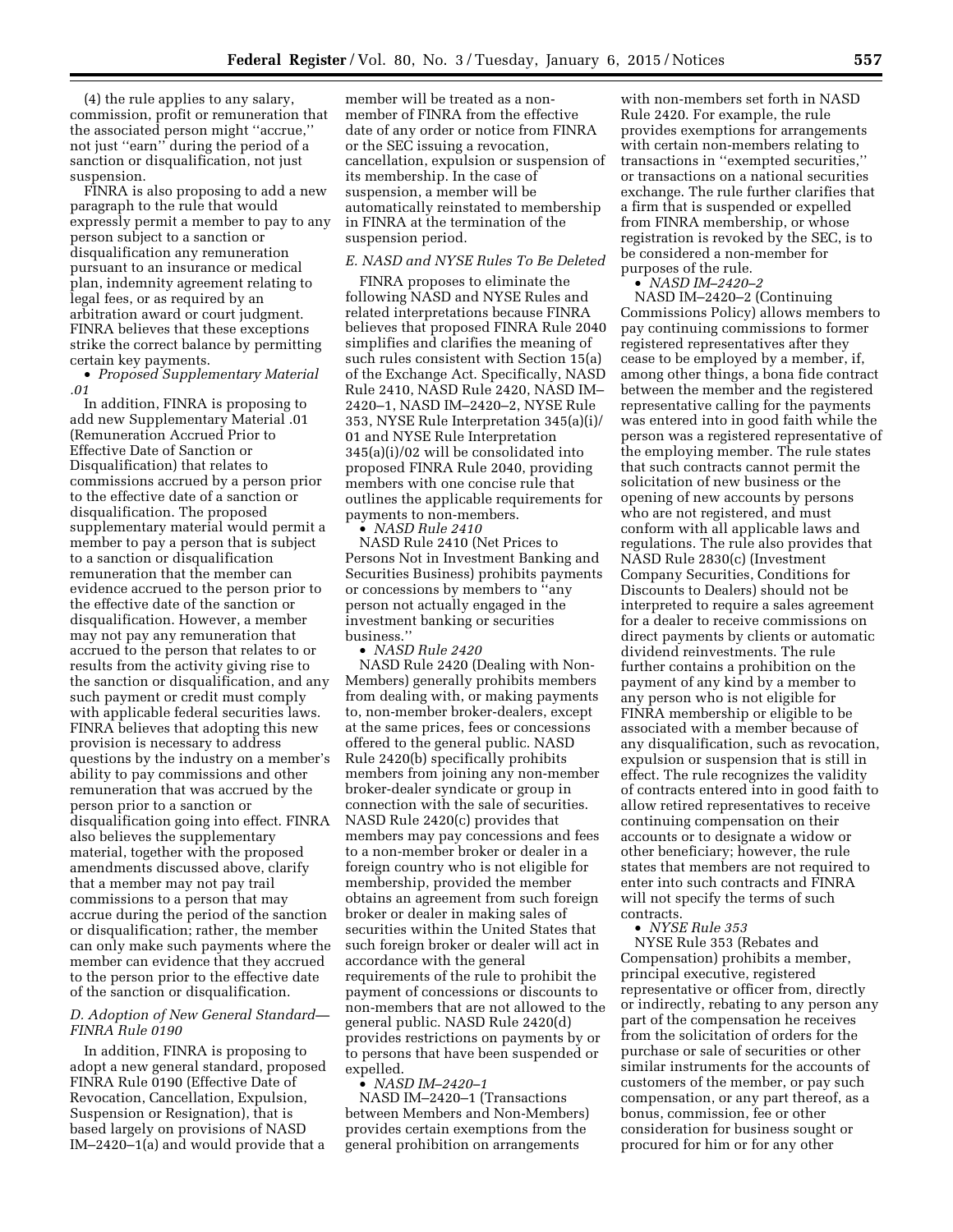member. NYSE Rule 353(b) further provides that a member, principal executive, registered representative or officer cannot be compensated for business done by or through his employer after the termination of his employment except as may be permitted by the NYSE.

• *NYSE Rule Interpretations 345(a)(i)/01 and/02* 

NYSE Rule Interpretation 345(a)(i)/01 (Compensation to Non-Registered Persons) prohibits a member from paying to nonregistered persons compensation based upon the business of customers they direct to the member if such compensation is, among other things, formulated as a direct percentage of commissions generated and is other than on an isolated basis.

NYSE Rule Interpretation 345(a)(i)/02 (Compensation Paid for Advisory Solicitations) provides that a member that is also registered with the SEC as an investment adviser may enter into arrangements that comply with Rule 206(4)–3 (Cash Payments for Client Solicitations) of the Investment Advisers Act.

### **III. Description of Comments on the Proposal and FINRA's Response**

As noted above, the Commission received seven comment letters in response to the Notice of Filing.21 Four commenters generally supported FINRA's efforts to consolidate and streamline rules relating to payments to unregistered persons.22 Several commenters suggested changes to the proposed rules, which are discussed further below.

# *A. Proposed FINRA Rule 2040(a) and the Focus on Receipt of Transaction Based Compensation*

One commenter stated that it supports proposed Rule 2040(a) but seeks clarity on proposed Supplementary Material .01 (Reasonable Support for Determination of Compliance with Section 15(a) of the Exchange Act), which is discussed in detail in Section III.D. below.23 One commenter expressed concern that, without a clear regulatory framework in place, the receipt of transaction-based compensation will lead to abusive practices.24 As such, the commenter believed that registration should be required for individuals that receive transaction-based compensation because ''such registration is integral to the regulation of firms and individuals . . .

24NASAA.

and exceptions to this principle should be rare, and when implemented they should be highly prescriptive.'' 25

One commenter disagreed with FINRA's focus on the ''receipt of transaction-based compensation'' as the main factor for determining whether registration as a broker-dealer is required.26 The commenter specifically cited recent case law pointing to other factors.27 The commenter stated that FINRA should consider all of the relevant factors before FINRA and the SEC adopt any new rule by which a firm can determine whether a person must register in accordance with Section 15(a) of the Exchange Act.28 The commenter suggested that FINRA either withdraw the proposed rule change or make substantial modifications to it to address these concerns.29

FINRA disagrees that the proposed rule focuses only on the receipt of transaction-based compensation as the determinative factor for who is required to register as a broker-dealer under the Exchange Act.30 FINRA states that while the proposed rule change does specifically include ''receipt of any such payments,'' as a factor, the proposed text also expressly includes ''and the activities related thereto.'' 31 FINRA recognizes that SEC guidance in this area provides that certain activities may be deemed (alone or in combination) to confer "broker" status,<sup>32</sup> and the receipt of transaction-based compensation coupled with these activities may trigger the requirement to register as a brokerdealer under the Exchange Act.<sup>33</sup> FINRA believes the proposed rule change is consistent with current SEC rules and guidance.34

### *B. Proposed FINRA Rule 2040(b)— Retiring Representatives*

Three commenters supported FINRA's proposed creation of a concise regulatory framework regarding the payment of continuing commissions to retiring registered representatives by member firms and noted that the proposed rule effectively consolidates

34 *Id.* 

existing guidance.<sup>35</sup> In contrast, one commenter stated that the proposal should be more explicit on the restrictions surrounding continuing compensation that can be paid to retired representatives.36 The commenter noted that FINRA makes reference to and asserts a similarity between its current proposal and the prior SEC no-action letter issued to SIFMA on the topic, but NASAA believed that the staff guidance contains a more detailed discussion of the topic.37 While the proposed rule does not expressly list each condition set forth in prior SEC no-action letters, FINRA believes that the proposed rule change incorporates the prior guidance issued by the SEC staff by expressly requiring that any proposed arrangement with a retiring representative must comply with federal securities laws and Exchange Act rules and regulations.38

## *C. Proposed FINRA Rule 2040(c)—Non Registered Foreign Finders*

## 1. Support for Retaining NASD Rule 1060(b)

In Regulatory Notice 09–69, FINRA had initially proposed to delete NASD Rule 1060(b) because it believed the activity should be governed by the general requirements of proposed FINRA Rule 2040(a). However, based on the comments received in response to Regulatory Notice 09–69, FINRA proposed to transfer NASD Rule 1060(b) unchanged into the consolidated FINRA rulebook. One commenter largely supported the proposed rule change, but seeks clarification of certain language.<sup>39</sup> Three commenters expressed concern that FINRA missed the opportunity to provide much needed clarity in the area of foreign finders and the compensation they can be paid.40 One commenter expressed concern that proposed Rule 2040(c) and Supplementary Material .01 ''create overly broad and vaguely defined safe havens for nonregistered individuals that receive payments related to securities transactions.'' 41

2. Clarification That Foreign Finder Under Rule 2040(c) Is Not a ''Person Associated With a Member''

One commenter urged FINRA to clarify that a foreign finder is not a ''person associated with a member,'' as that term is defined under the FINRA

37 *Id.* 

39SIFMA.

41Cornell.

<sup>21</sup>See note 4, *supra.* 

<sup>22</sup>SIFMA, NASAA, Cornell and ABA.

<sup>23</sup>SIFMA.

<sup>25</sup> *Id.* 

 $^{\rm 26}$  Commonwealth.

<sup>27</sup> *Id.* (citing *SEC* v. *Kramer,* 778 F. Supp. 2nd 1320 (M.D. Fla. 2011) and *SEC* v. *John J. Bravata, et al.,* Civil Action No. 09–cv–12950 (E.D. Mich.) (Lawson, J.).

<sup>28</sup>Commonwealth. 29 *Id.* 

 $^{\rm 30}\!$  FINRA Response at 4.

<sup>31</sup> *Id.* 

<sup>32</sup>*See* Paul Anka, SEC No-Action Letter (available July 24, 1991). *See also* Muni Auction Inc., SEC No-Action Letter (available March 13, 2000) and Bond Globe, Inc., SEC No-Action Letter (available February 6, 2001).

<sup>33</sup>FINRA Response at 4.

<sup>35</sup>SIFMA, ABA and IMS.

<sup>36</sup>NASAA.

<sup>38</sup>FINRA Response at 4.

<sup>40</sup> IMS, Plexus and Commonwealth.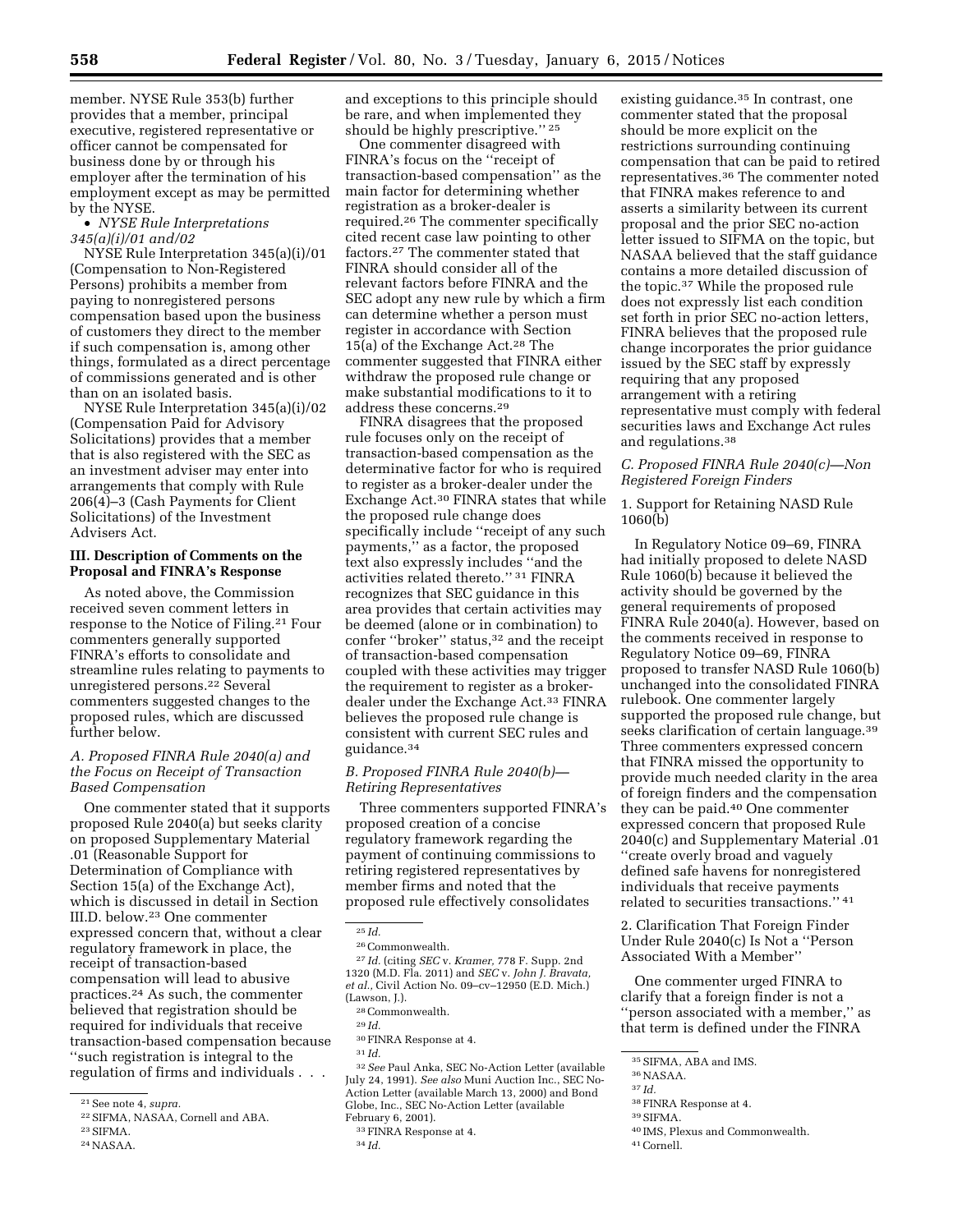By-Laws.42 The commenter expressed concern that by relocating this provision, which is currently contained in NASD Rule 1060(b) to new FINRA Rule 2040, FINRA may not have fully incorporated existing guidance and may have ''changed the character of the provision from a registration 'safe harbor' to a prescriptive rule that sets forth the only permissible basis on which transaction-based compensation may be paid to a foreign finder.'' 43

#### 3. Proposed Changes to Rule Text

One commenter recommended that proposed Rule 2040(c)(1) be amended to eliminate the use of a subjective ''assurance'' standard by revising the language to read: ''the finder who will receive the compensation is not required to register in the United States as a broker dealer nor is subject to disqualification as defined in Article III, Section 4 of FINRA's By-Laws, and the compensation arrangement does not violate applicable foreign law.'' 44 The commenter stated that the ''assurance'' standard is unacceptably subjective because it depends on a specific member's knowledge, resources, and discretion and institutional investment firms may be able to hire outside counsel to determine whether a given transaction would violate foreign law, whereas a smaller firm may perform its own research and (incorrectly) conclude that the same transaction does not violate foreign law.45

One commenter suggested that proposed Rule 2040(c)(2) and (3) should be amended to permit members to focus on the residency, instead of the citizenship, of customers as this provides a ''brighter and more enforceable line for all concerned and that the Commission has recognized residency as a better policy guide for the proper application of the broker-dealer registration requirements, except in very limited circumstances.'' 46 The commenter believed that the requirements in the proposed rule change that finders not be U.S. citizens and customers be foreign nationals (not U.S. citizens) impose an undue burden.47

One commenter stated that the conditions a firm must satisfy to rely on proposed Rule 2040(c) (*e.g.,* determining whether the finder is not required to register as a U.S. broker-dealer and not subject to a disqualification under

- 43 *Id.*
- 44Cornell. 45 *Id.*
- 46ABA.
- 47 *Id.*

FINRA's By-Laws, the compensation arrangement does not violate applicable foreign law, etc.) will increase compliance costs for firms, particularly when outside counsel has to be retained.48 In addition, the commenter noted that the additional disclosure requirements and recordkeeping requirements would be costly for firms, especially for small firms.49

3. Scope of Foreign Finders Proposal Is Not Comprehensive

Two commenters expressed concern that the scope of the proposed rule change appears to be too restrictive.50 Both commenters stated that as a result of language in the Proposing Release that proposed Rule 2040(c) permits compensation when the foreign finder's sole involvement is the initial referral to the member, any activities beyond the initial referral of non-U.S. customers and payment of transaction-based compensation for any such activities ''would not be within the permissible scope of the foreign finders exception as set forth in proposed FINRA Rule  $2040(c)$ ." 51

One commenter stated that the Existing Nonregistered Foreign Finder Rules include NASD Rule 1060(b) and NYSE Rule Interpretation 345(a)(i)/03 as a safe harbor, not as an exclusive means of compliance with the Existing Nonregistered Foreign Finder Rules, and requested that the proposed rule language be clarified with the use of the phrase ''unless otherwise permitted by the federal securities laws or FINRA rules,'' because there may be other permissible activities, beyond the initial referral, that would be within the permissible scope of the foreign finders exception.52 One commenter recommended that FINRA clarify the proposed rule text to permit the payment of compensation to foreign finders so long as the activities of the foreign finder are otherwise permitted.53 The commenter also argued that the inclusion of the word ''sole'' in the Proposing Release is unnecessarily restrictive and anti-competitive.54

One commenter requested additional guidance to assist in the implementation and operation of proposed Rule  $2040(c)$ .<sup>55</sup> Specifically, the commenter noted that proposed Rule 2040(c)(4) requires that ''customers receive a descriptive document, similar to that

<sup>48</sup> IMS. 49 *Id.* 

 $^{50}$  SIFMA and ABA.  $^{51}$   $Id$ 52SIFMA. 53ABA. 54 *Id.* 

required by Rule 206(4)–3(b) of the Investment Advisers Act, that discloses what compensation is being paid to finders.'' 56 The commenter stated that investment advisers must disclose the additional amount that will be charged to the investment advisory fee (normally expressed as a percent of assets under management) and the differential attributable to the finder arrangement and, in general, the nature of fees between an investment adviser and its clients differ from the nature of fees between a broker-dealer and its customers.57 Therefore, the commenter believed that it would be useful to have examples of how the condition would operate.58

One commenter believed that the proposed rule would provide the SEC with an opportunity to provide clarity in the area of finders and, moreover, argued that allowing FINRA to adopt the SEC's standard is not efficient.59 The commenter expressed concern about the certain staff guidance, in particular the Paul Anka SEC no-action letter, which it argued narrowed the issue to whether a transaction fee is paid.60 The commenter further stated that the industry believes it is safe to pay fixed fees to employees or finder/consultants and urged the Commission to provide clarity on the Paul Anka letter and the transaction fee test.61

#### 4. FINRA Response

FINRA responds that it has proposed to transfer NASD Rule 1060(b) unchanged into the consolidated rulebook in response to comments it received on Regulatory Notice 09–69.62 FINRA states that the proposed rule change does not seek to address all circumstances under which payments may be made by U.S. broker dealers to foreign finders.63 In addition, the proposed rule carries over a narrow safe harbor that permits a firm to pay ongoing compensation to a foreign finder under the conditions set forth in the provision.64 FINRA recognizes that the proposed rule change does not address all open issues with respect to the payment of transaction-based compensation to foreign finders, but believes that this type of comprehensive rulemaking or guidance is outside the

58 *Id.* 

61 *Id.* 

62FINRA Response at 7.

<sup>42</sup>ABA.

<sup>55</sup>SIFMA.

<sup>56</sup> *Id.* 

<sup>57</sup> *Id.* 

<sup>59</sup>Plexus. 60 *Id.* 

<sup>63</sup> *Id.*  64 *Id.*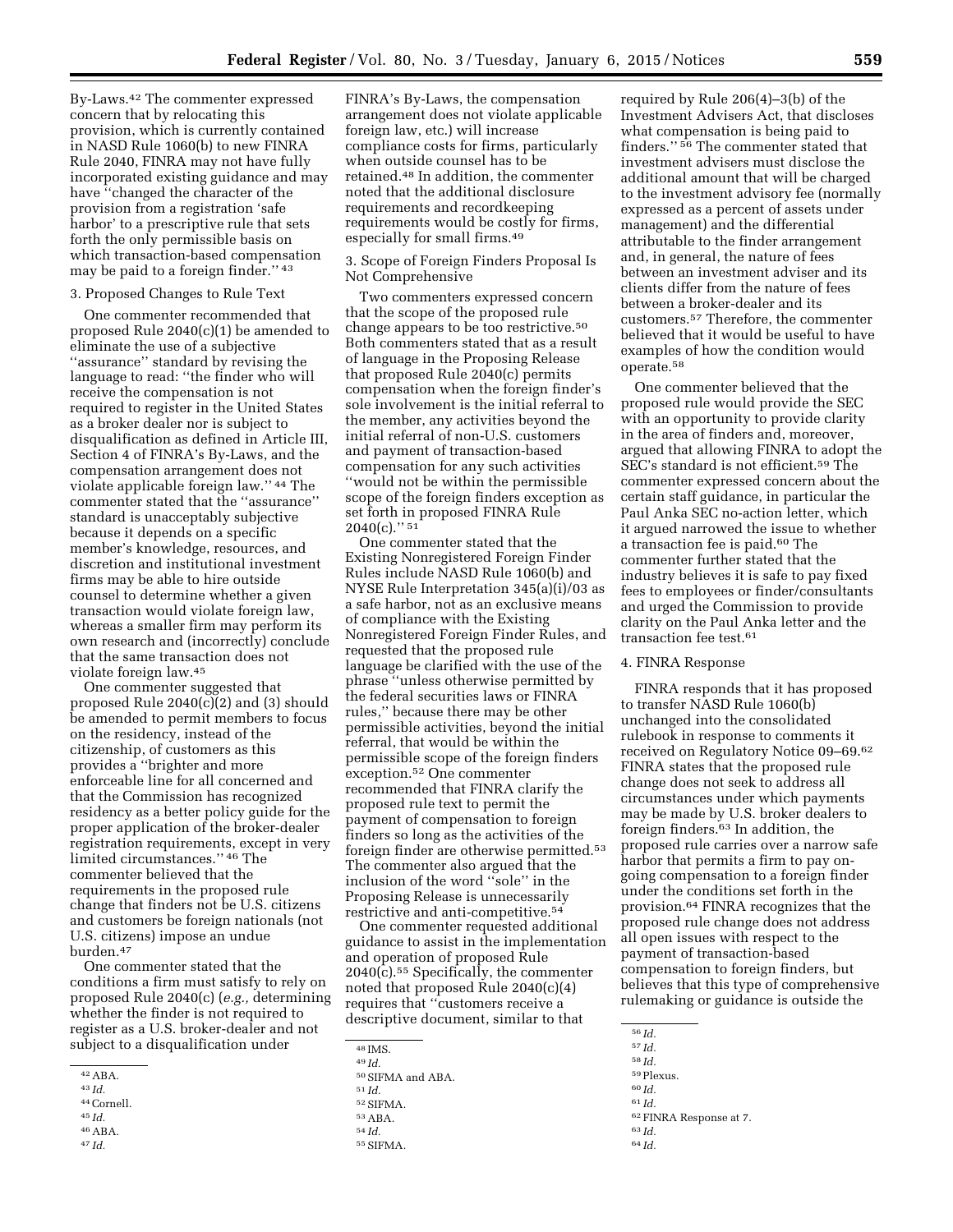scope of this proposal.<sup>65</sup> To the extent that additional interpretive issues remain, FINRA plans to work with SEC staff on issuing related guidance, as appropriate.<sup>66</sup>

FINRA declines to amend the proposed rule text or provide examples as suggested by the commenters as it is not proposing to make any substantive changes to the provision.67 FINRA does not intend to change the meaning or scope of the proposed provision or its related guidance by relocating the provision from the Series 1000 rules of the NASD rulebook to the Series 2000 rules of the FINRA rulebook. Similar to NASD Rule 1060(b) and NYSE Rule Interpretation 345(a)(i)/03, proposed Rule 2040(c) is not intended to be the only means by which a member may pay compensation to a foreign finder. FINRA states that members may rely on other applicable federal securities laws and regulations where the activities of a foreign finder go beyond the scope permitted by the proposed rule (*e.g.,* the initial referral of a customer to the member).68

FINRA also reiterates that, as stated in the Proposing Release, based solely on its activities in compliance with proposed FINRA Rule 2040(c), the foreign finder would not be considered an associated person of the member.69 Further, FINRA believes the word ''solely'' is critical and that any activities by the foreign finder beyond the initial referral of the customer would no longer allow a firm to rely on the ''safe harbor'' established by the proposed rule and may require registration under Section 15(a) of the Exchange Act or result in association with the member under the FINRA By-Laws.70 Therefore, FINRA maintains that the inclusion of this restriction is not new and has always been understood to be part of the provision.

# *D. Proposed FINRA Rule Supplementary Material .01 (Reasonable Support for Determination of Compliance With Section 15(a) of the Exchange Act)*

1. Requests To Clarify Scope and Terms

Four commenters had concern with the scope and requirements of proposed Supplementary Material .01.71 Specifically, these commenters expressed concern with the third prong of the proposed rule that allows a firm to obtain a ''legal opinion'' from

68 *Id.* 

70 *Id.* 

independent and reputable U.S. licensed counsel.72 The commenters stated that seeking SEC no-action letters or opinions of ''outside'' ''reputable'' and ''knowledgeable'' counsel will be burdensome and costly, especially for small firms. One commenter argued that, among other burdens, the proposal would mean that in-house counsel is automatically disqualified from rendering such an opinion, even if that counsel is prepared and qualified, by reputation and knowledge, to issue an objective opinion.73 One commenter urged FINRA to provide greater flexibility in the range of measures that a member firm may rely on to ''reasonably support'' its determination and suggested that proposed Rule 2040(a)(3) be amended to provide that a member firm support its determination based on ''advice of knowledgeable outside counsel'' and make clear that the enumerated bases for determining that the necessary ''reasonable support'' exists are not exclusive.74

One commenter stated that determining whether counsel is "reputable" or "knowledgeable in the area'' depends on the market in which he or she practices and the member's discretion and requested clarification as to whether ''area'' refers to geography or legal practice.75 One commenter stated that the concepts of ''reputable'' and ''knowledgeable'' are subjective and the costs of implementing ''these mandates are likely prohibitive and disproportionate to any economic benefit the firm might receive.'' 76 One commenter requested further guidance to illustrate the standard ''reasonable under the circumstances'' as well as guidance on the expected frequency of the periodic review.77

#### 2. Other Comments

Three commenters believed that FINRA should provide greater clarity on when and under what circumstances payments to unregistered foreign finders are permitted.78 One commenter objected to the proposed rule arguing that, instead of providing clarity, FINRA has imposed five additional conditions by proposing Supplementary Material .01.79 The commenter further argued that FINRA did not address the impact of the proposed rule change on several activities that may be exempt from

76 IMS.

broker-dealer registration through SEC or FINRA guidance.80

One commenter asserted that the addition of this Supplementary Material .01 mitigates some of the concerns previously raised by them in response to Regulatory Notice 09–69, but they remain concerned with the complex issues surrounding the compensation of unregistered persons that they stated is largely unaddressed by the current proposal.81

One commenter stated that the ''reasonable reliance'' standard in Supplementary Material .01 depends almost entirely on the judgment of broker-dealers that have a financial incentive to interpret materials broadly.82 Further, the commenter stated that although the Supplementary Material is intended to mitigate the burden of determining whether Section 15(a) requires registration, the uncertainty of a ''reasonable reliance'' standard invites a much costlier alternative: private dispute resolution, administrative hearings, or litigation.83

## 3. FINRA's Response

FINRA states that it is proposing to adopt Supplementary Material .01 because it recognizes the potential costs and burdens of obtaining a firm-specific, no-action letter from the SEC.84 The proposed supplementary material is intended to clarify that firms may rely on other means to demonstrate compliance and provides firms with the flexibility to rely on other options that may be less costly and time consuming.85

FINRA does not intend proposed Supplementary Material .01 to be an exhaustive list by which firms can make a reasonable determination.86 FINRA states that a legal opinion from independent, reputable U.S. licensed counsel knowledgeable in the area is not the only means available to firms. FINRA notes that firms may continue to rely on the advice of in-house counsel or foreign counsel under prong 1 that permits a firm to make a determination by ''reasonably relying on previously published releases, no-action letters or interpretations from the Commission or Commission staff that apply to its facts and circumstances.'' 87

FINRA declines to define how frequently a firm must review its determination under the proposed rule

84FINRA Response at 9. 85FINRA Response at 9–10.

<sup>65</sup> *Id.* 

<sup>66</sup> *Id.*  67FINRA Response at 8.

<sup>69</sup> *Id.* 

<sup>71</sup>*See* ABA, SIFMA, IMS and Cornell.

<sup>72</sup> *Id.* 

<sup>73</sup> IMS. 74ABA.

<sup>75</sup>Cornell.

<sup>77</sup>SIFMA.

<sup>78</sup> IMS, Commonwealth, and Plexus. 79 IMS.

<sup>80</sup> *Id.* 

<sup>81</sup>NASAA.

<sup>82</sup>Cornell. 83 *Id.* 

<sup>86</sup>FINRA Response at 10.

<sup>87</sup> *Id.*